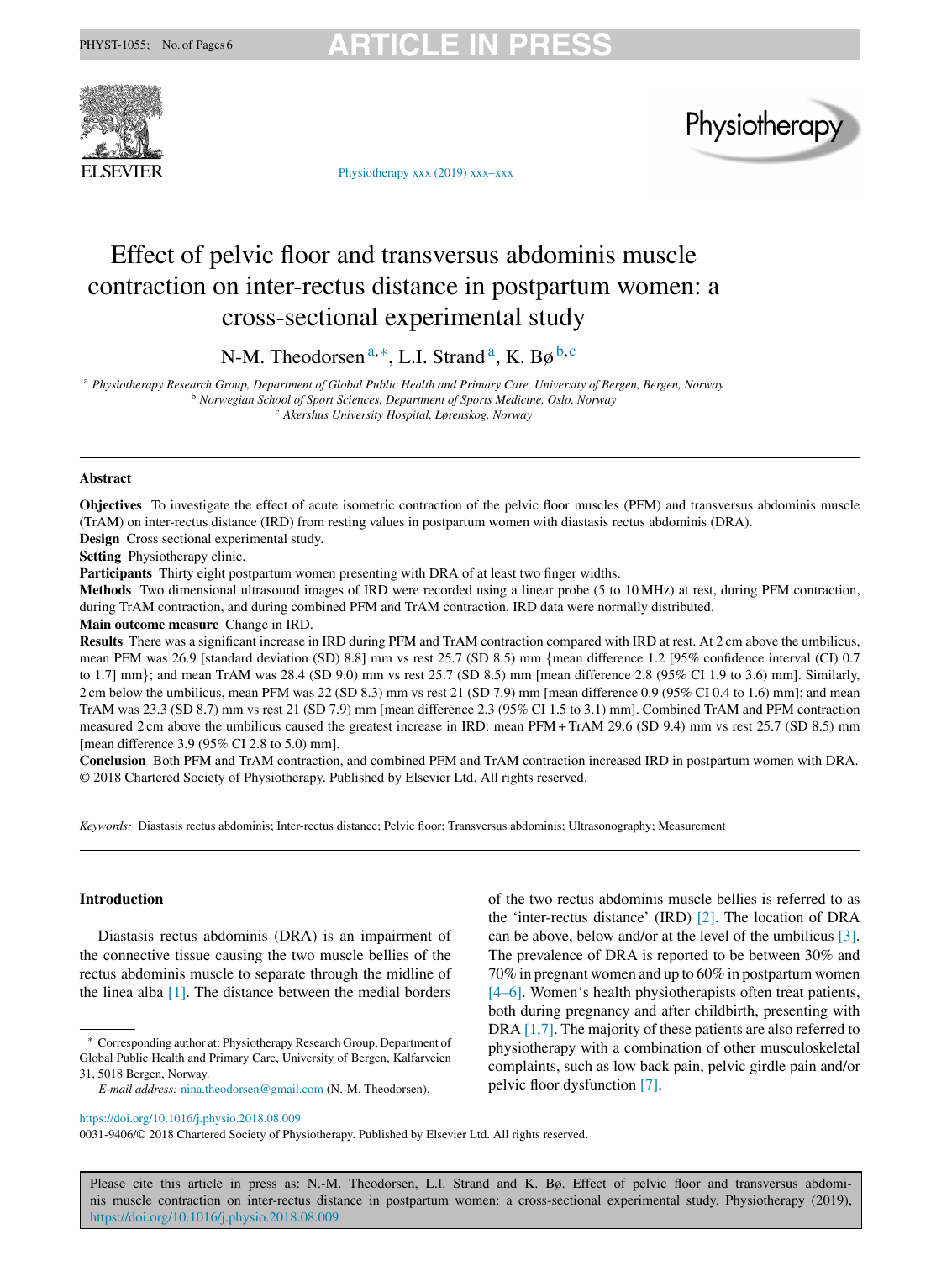# PHYST-1055; No. of Pages 6 **ARTICLE IN PRESS**

#### 2 *N.-M. Theodorsen, L.I. Strand and K. Bø / Physiotherapy xxx (2019) xxx–xxx*

There are several classifications of a clinically significant DRA, with IRD ranging from 1.5 cm to 2.7 cm [\[1\].](#page-5-0) Furthermore, there seems to be no consensus about where this distance should be measured, varying from one or more assessment points along the linea alba to the level of the umbilicus alone  $[1]$ . DRA is usually measured using palpation by the fingerwidth method, dial calipers or two dimensional ultrasound imaging [\[8\]. A](#page-5-0)lthough palpation and dial calipers are considered valid and reliable screening methods for measuring the presence of DRA in clinical practice, the use of ultrasound imaging is a more accurate and reliable method [\[2,5,8\].](#page-5-0)

Conservative rehabilitation of DRA has mainly focused on reducing the distance by prescribing therapeutic exercises addressing the strength and function of the transversus abdominis muscle (TrAM) [\[7\].](#page-5-0) The TrAM is the deepest of the lateral abdominal muscles, originating from the deep surface of the six lower costal cartilages, the lumbar fascia, the anterior two thirds of the iliac crest, and the lateral third of the inguinal ligament. It inserts into the xiphoid process, the linea alba and the symphysis pubis. It is considered a major abdominal muscle contributor to control and stabilise the lower segments of the spine [\[9\].](#page-5-0) Due to its strong facial links to the linea alba, activation of the TrAM has long been postulated to pull the medial borders of the two rectus abdominis muscle bellies together, hence reducing IRD [\[1,10\].](#page-5-0) However, recent studies have shown that activation of the TrAM, on the contrary, may increase IRD due to the strong lateral pull of the deep abdominal muscles caused by their posterior origins [\[2,11–14\].](#page-5-0)

The pelvic floor muscles (PFM) consist of the pelvic diaphragm, the urogenital diaphragm, and the sphincters and erectile muscles of the urogenital and intestinal tract. The pelvic diaphragm is a funnel shaped structure that: (1) gives structural support to the pelvic organs; (2) counteracts increased intra-abdominal pressure; and (3) allows for the passage of urine and defecation. The levator ani is the largest component of the PFM and consists of three separate muscles: pubococcygeus, puborectalis and iliococcygeus. These muscles attach anteriorly lateral to the symphysis pubis and to the thickened fascia of the obturator internus, and posteriorly to the coccyx. A voluntary contraction of the PFM will cause the muscle fibres to pull and lift the internal organs, and tighten the openings of the anus, vagina and urethra (levator hiatus). The PFM are postulated to play an important role during childbirth, and may also contribute to sexual function [\[15\]. T](#page-5-0)he synergistic co contraction of the TrAM and the PFM [\[16–18\]](#page-5-0) has resulted in published theories that PFM contraction may play an important role in reducing DRA [\[10,19\].](#page-5-0) However, a recent study found that there was no difference in PFM strength between postpartum women with and without DRA, and hence encouraged clinicians to be cautious when explaining associations between the PFM and abdominal muscle function [\[20\].](#page-5-0)

The paucity of common clinical guidelines for postpartum women presenting with DRA identifies the need for further research. To date, there is limited knowledge about the relationship between the PFM and TrAM and DRA. There are conflicting theories [\[11,14,21\]](#page-5-0) of how TrAM contraction influences IRD, and the relationship between the PFM and IRD is yet to be examined. The main aim of this study was to identify the acute effect of PFM and TrAM contraction, and combined PFM and TrAM contraction, on IRD in postpartum women presenting with DRA.

### **Materials and methods**

## *Design*

A cross sectional experimental study was applied. Prior to participation, all subjects were given oral and written information about the study, and only participants who signed a consent form were included. The study was approved by the Regional Medical Ethics Committee (2016/706), and procedures agreed with the Helsinki Declaration.

### *Participants*

Participants were postpartum women presenting with DRA, recruited from local physiotherapy clinics, pre- and postpartum exercise classes, local health centres and the local hospital's women's health department. A power calculation was performed based on data from a previous study [\[2\].](#page-5-0) A clinically significant difference of 5 mm was used between IRD 2 cm above the umbilicus at rest and IRD during contraction of the TrAM, with an estimated standard deviation (SD) for the difference of 11 mm. A significance level of 0.05 and power of 0.80 was applied. Based on these calculations, a sample of 38 parous women in the postpartum period (<6 months after delivery) were to be included in the present study.

The inclusion criteria were healthy primi- and multiparous women, including both single and multiple births. The participants had to present with DRA of at least two finger widths or more at the level of the umbilicus, and/or 2 cm below and above the umbilicus on initial assessment. These cut off values were chosen to ensure a clinically significant DRA and to include all variations regarding location. The length of DRA was not measured [\[8\]. S](#page-5-0)ubjects with an abdominal wall protrusion were also classified as having DRA and were included in the study despite the fact that IRD was palpated to less than two finger widths [\[22\].](#page-5-0) Exclusion criteria were: DRA measured to less than two finger widths; inability to perform PFM and/or TrAM contraction correctly; pregnancy; inability to understand the Scandinavian language; failure to complete and present an informed consent form; and chronic physical or mental illness.

All participants completed a short questionnaire to provide background information. Symptoms of urinary incontinence were assessed by the International Consultation on Urinary Incontinence Short Form Questionnaire [\[23\].](#page-5-0) The Modified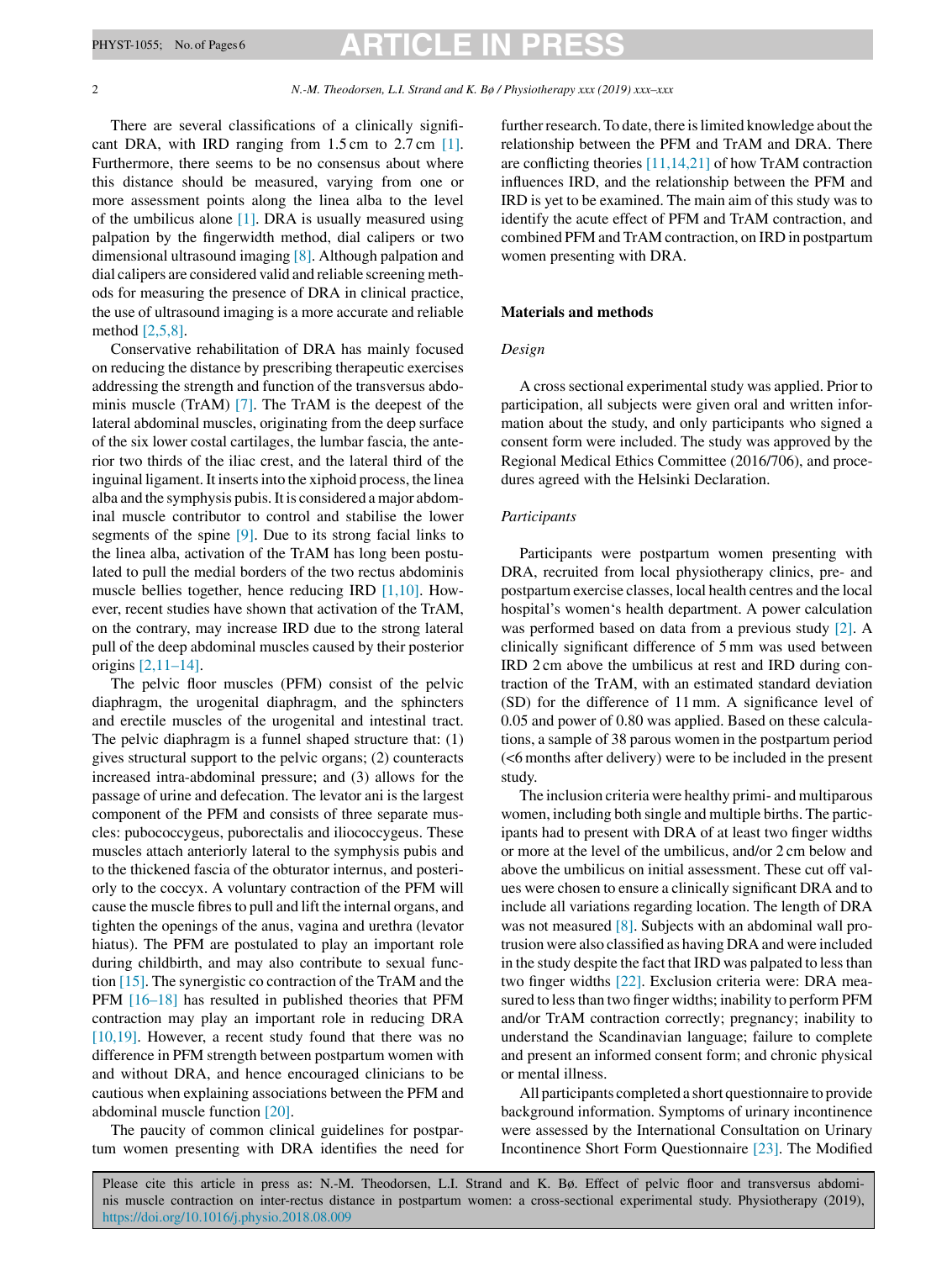Oswestry Disability Index [\[24\]](#page-5-0) was used to assess back pain, and symptoms of pelvic girdle pain were assessed by the Pelvic Girdle Questionnaire [\[25\].](#page-5-0)

All assessments were performed by the same investigator − a women's health physiotherapist with 16 years of clinical experience (N-MT) who had undergone specific training in ultrasound imaging of the pelvic floor and abdomen prior to data collection.

## *Primary outcome measure*

Change in IRD was measured 2 cm above and 2 cm below the umbilicus, using two dimensional ultrasonography.

# *PFM contraction*

Ability to perform a correct PFM contraction was assessed by observation of the perineum and vaginal palpation. With a correct technique, the perineum is pulled forward and inwards [\[26\].](#page-5-0) The ability to contract and the strength of contraction were assessed using the modified Oxford muscle grading scale [\[27\].](#page-5-0) PFM contraction was also assessed using two dimensional ultrasound imaging by observing the cranioventral displacement of the pelvic floor in a sagittal plane, images being made using a 2.5 to 5 MHz curved array transducer placed in the mid sagittal plane immediately suprapubically [\[28\].](#page-5-0)

# *TrAM contraction*

A contraction of the TrAM is equivalent to the drawing in exercise [\[2\].](#page-5-0) The ability to perform a correct TrAM contraction was observed by ultrasound imaging of the lateral abdominal wall at the level of the umbilicus using a 5 to 10 MHz linear transducer [\[28\], o](#page-5-0)bserving the change of muscle thickness [\[14,29\].](#page-5-0) The ultrasound images of both PFM and TrAM contraction were used as visual biofeedback to all subjects to ensure correct contraction.

# *Considerations*

Prior to imaging of IRD, both an isolated PFM and TrAM contraction was ensured as described above. During this procedure, each participant received individual feedback, both verbal and visual (ultrasound), to ensure isolated contraction of the PFM and TrAM with minimal activation of other muscles. This was important, as any co contraction was not monitored when IRD images were taken.

# *Ultrasound imaging*

Ultrasound images (B mode) of IRD were collected using a two dimensional ultrasound diagnostic scanner with a linear probe (Mindray M7, 5–10 MHz linear transducer). Measurement locations were 2 cm above and 2 cm below the umbilicus, with the centre of the umbilicus as the point of reference [\[14\].](#page-5-0) The locations were initially marked on the skin to standardise the position of the transducer  $[2,13]$ . The transducer was placed transversely along the midline of the abdomen, and the bottom edge of the transducer corresponded with the skin marker. Images were collected immediately at the end of exhalation [\[29\], a](#page-5-0)nd care was taken so that the pressure of the probe did not cause a reflexive response of the abdominal muscles [\[2\].](#page-5-0) Images were frozen and converted to digital format for further processing.

The transverse linear distance between the corresponding medial borders of the two rectus abdominis muscle bellies was measured  $[2,30]$  using the ultrasound's integrated measurement tool. Mota *et al.* [\[2\]](#page-5-0) found the intratester reliability of the ultrasound analyses for every condition they tested to be very good, with an intraclass correlation coefficient >0.90 for both IRD at rest and during TrAM contraction.

# *Procedures*

Presence and size of DRA, and ability to perform PFM and TrAM contraction correctly were assessed prior to the experimental procedures. Feedback regarding contraction quality was given to the subjects to ensure a correct and isolated contraction of both the PFM and the TrAM. The subjects were in a supine position, knees hip width apart and bent 90 degrees, feet resting on the plinth, arms resting alongside the body and head resting on a pillow. This position was also used during the experimental procedures.

Images were collected of IRD in the following set order: at rest, during PFM contraction, during TrAM contraction, and during combined PFM and TrAM contraction. Prior to each image being taken, the subjects were instructed to relax, take a deep breath in, and exhale before contraction. The subjects were told to hold the contraction for approximately 3 seconds to allow imaging. Eight images were collected of each subject. For the image where the subjects were to contract the PFM and TrAM simultaneously, the subjects were instructed to first start contracting the PFM and then contract the TrAM [\[28\].](#page-5-0)

### *Statistical analysis*

Statistical Package for the Social Sciences Version 24 (IBM Corp., Armonk, NY, USA) was used for all statistical analyses. Background variables are presented as means with SD and ranges, or numbers and percentages. IRD data were found to have a normal distribution using the Kolmogorov–Smirnov test and Q–Q plots. Paired *t* tests were used to examine the difference between IRD at rest and during each contraction, and during combined PFM and TrAM contraction. Means and 95% confidence intervals (CI) are reported. The level of significance was set at  $P \le 0.05$ . Measurement error is reported to be within the limits of  $-8.67$ and 8.34 mm [\[2\].](#page-5-0)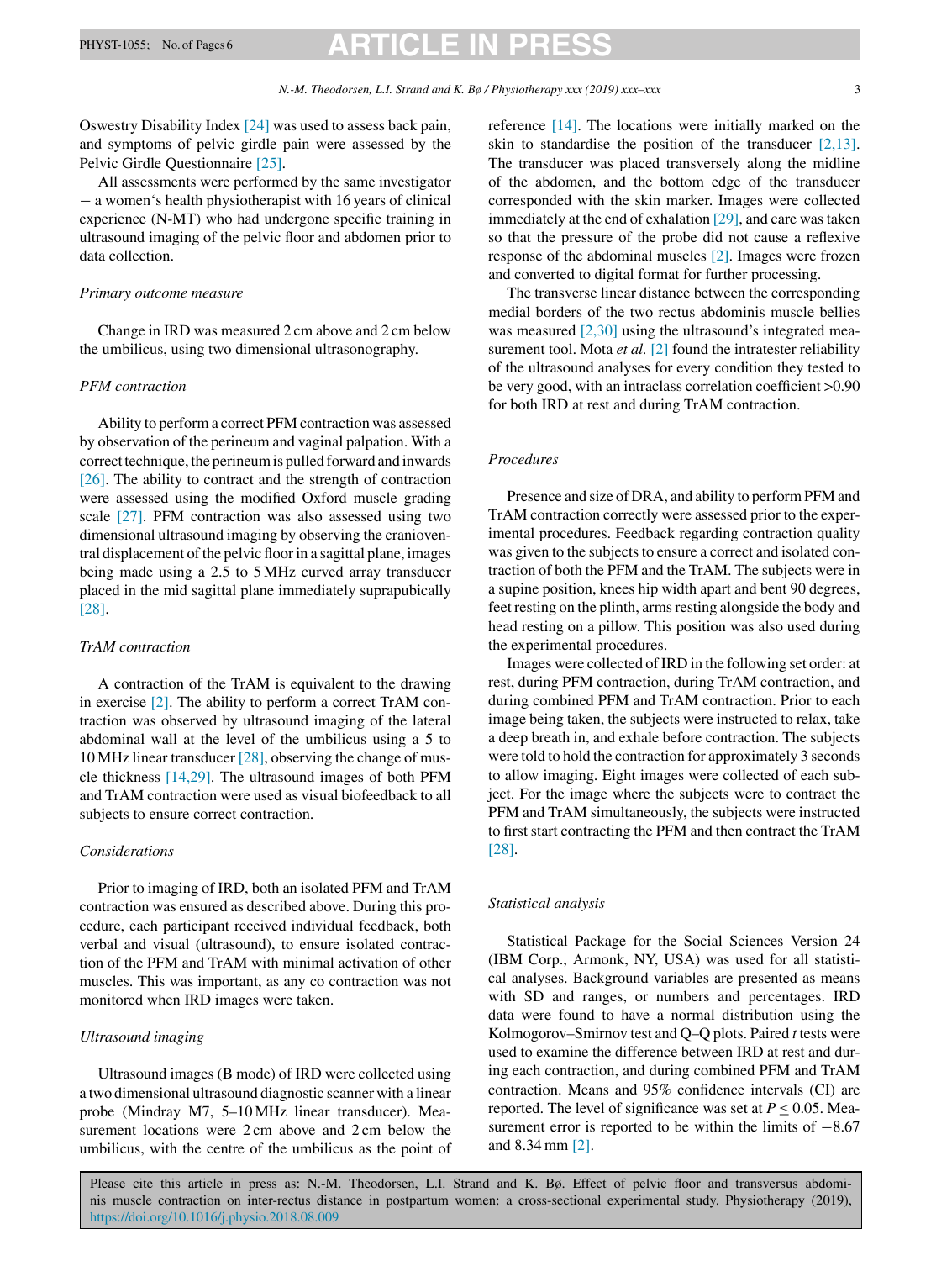#### <span id="page-3-0"></span>4 *N.-M. Theodorsen, L.I. Strand and K. Bø / Physiotherapy xxx (2019) xxx–xxx*

#### Table 1 Background variables  $(n=38)$ .

|                               |                   | $n(\%)$ | Mean $(SD)$ | Range        |
|-------------------------------|-------------------|---------|-------------|--------------|
| Age                           |                   |         | 34.6(4.0)   | 28 to 42     |
| Body mass index               |                   |         | 24.2(3.3)   | 20.3 to 34.9 |
| Parity                        |                   |         | 2.2(0.7)    | $1$ to $3$   |
| Weeks since birth             |                   |         | 15.1(5.9)   | 0 to 26      |
| DRA fingerwidth palpation     |                   |         | 2.5(0.6)    | $2$ to $4$   |
| Type of birth                 | Vaginal           | 31(82)  |             |              |
|                               | Forceps           | 4(11)   |             |              |
|                               | Caesarean section | 3(8)    |             |              |
| Single/multiple births        | Single            | 34(90)  |             |              |
|                               | Multiple          | 4(11)   |             |              |
| Postpartum exercise programme |                   | 28(74)  |             |              |
| Urinary incontinence          |                   | 23(61)  |             |              |
| Low back pain                 |                   | 25(66)  |             |              |
| Pelvic girdle pain            |                   | 28(74)  |             |              |

DRA finger-width palpation; diastasis rectus abdominis measured by finger-width palpation; SD, standard deviation.

## Table 2

| Inter-rectus distance measurements (mm) $(n=38)$ . |  |  |  |
|----------------------------------------------------|--|--|--|
|----------------------------------------------------|--|--|--|

|                          | Measurement location |                                           |  |
|--------------------------|----------------------|-------------------------------------------|--|
|                          |                      | 2 cm above umbilicus 2 cm below umbilicus |  |
| <b>Rest</b>              | 25.7(8.5)            | 21.0(7.9)                                 |  |
| PFM contraction          | 26.9(8.8)            | 22.0(8.3)                                 |  |
| TrAM contraction         | 28.4(9.0)            | 23.3(8.7)                                 |  |
| $TrAM + PFM$ contraction | 29.6(9.4)            | 24.3(8.9)                                 |  |

PFM, pelvic floor muscle cotraction; TrAM, transversus abdominis muscle. All measures are reported as mean (standard deviation).

### **Results**

Forty two women agreed to participate in the study, and four were subsequently excluded as they did not meet the inclusion criteria regarding the size of DRA. Hence, the sample consisted of 38 postpartum women. Background variables are presented in Table 1.

The results of the IRD measurements at rest and during contraction are presented in Table 2. There was a significant increase in IRD during PFM and TrAM contraction compared with at rest, both 2 cm above and 2 cm below the umbilicus. Above the umbilicus, mean PFM was 26.9 (SD 8.8) mm vs rest 25.7 (SD 8.5) mm [mean difference 1.2 (95% CI 0.7 to 1.7) mm, *P <*0.001], and mean TrAM was 28.4 (SD 9.0) mm vs rest 25.7 (SD 8.5) mm [mean difference 2.8 (95% CI 1.9 to 3.6) mm,  $P < 0.001$ . Below the umbilicus, PFM was 22 (SD 8.3) mm vs rest 21 (SD 7.9) mm [mean difference 0.9 (95% CI 0.4 to 1.6) mm, *P* < 0.002], and TrAM was 23.3 (SD 8.7) mm vs rest 21 (SD 7.9) mm [mean difference 2.3 (95% CI 1.5 to 3.1) mm, *P* < 0.001].

Both above and below the umbilicus, the increase in IRD was largest with combined TrAM and PFM contraction. Above the umbilicus, mean PFM + TrAM was 29.6 (SD 9.4) mm vs rest 25.7 (SD 8.5) mm [mean difference 3.9 (95% CI 2.8 to 5.0) mm, *P <*0.001], and below the umbilicus, mean PFM + TrAM was 24.3 (SD 8.9) mm vs rest 21 (SD 7.9) mm [mean difference 3.3 (95% CI 2.4 to 4.2) mm, *P <*0.001].

TrAM contraction increased IRD significantly more than PFM contraction both above and below the umbilicus. Above the umbilicus, mean TrAM was 28.4 (SD 9.0) mm vs mean PFM 26.9 (SD 8.8) mm [mean difference 1.6 mm (95% CI 1.0 to 2.1), *P <*0.001], and below the umbilicus, mean TrAM was 23.3 (SD 8.7) mm vs mean PFM 22 (SD 8.3) mm [mean difference 1.3 mm (95% CI 0.8 to 1.8), *P* < 0.001]. However, the values of increased IRD were within the limits of measurement error.

## **Discussion**

To the authors' knowledge, this is the first study to investigate the acute effect of PFM, TrAM and combined PFM and TrAM contraction on IRD in postpartum women presenting with DRA. The study showed that both PFM contraction and TrAM contraction increased IRD significantly, both 2 cm above and 2 cm below the umbilicus in postpartum women presenting with DRA. TrAM contraction increased IRD significantly more than PFM contraction. The largest increase in IRD was measured during combined PFM and TrAM contraction.

The results of this study showed that traditionally prescribed exercises aiming to activate the TrAM and PFM to reduce IRD actually increased IRD. This is in line with results of two recent studies investigating the effect of the 'drawing in' exercise (activation of the TrAM) on IRD compared with a traditional curl up exercise, where the 'drawing in' exercise was also found to increase IRD [\[11,14\]. T](#page-5-0)he results are comparable as the designs and methods of the above referred studies are similar to the present study; measurements of IRD were performed by ultrasound imaging using standardised measurement locations and standardised measurement procedures on postpartum women. One recent study, although finding the same results, still suggests that the TrAM has a key role in the rehabilitation of DRA by strengthening the linea alba [\[21\].](#page-5-0) There is need for further studies to test this hypothesis.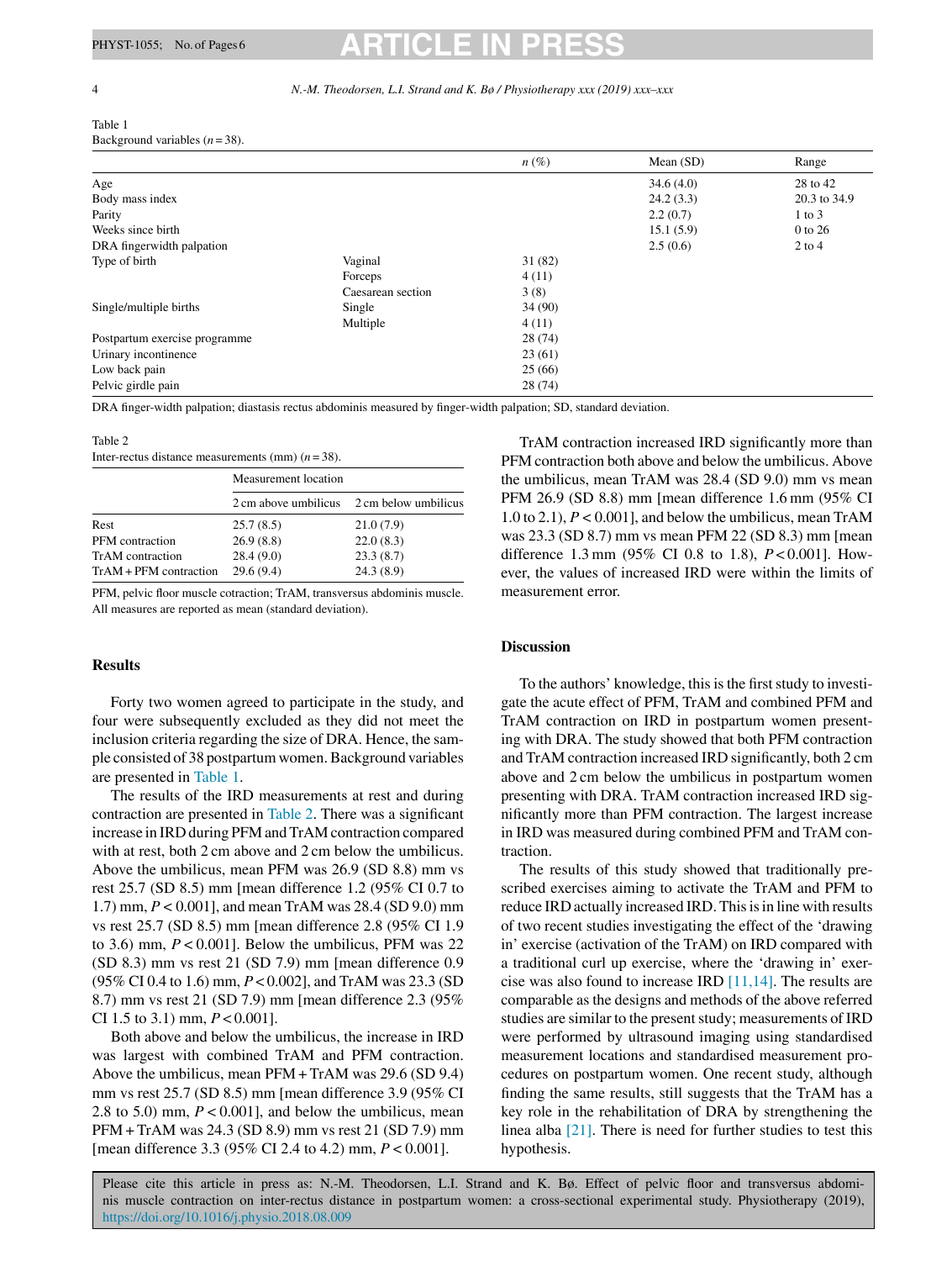# PHYST-1055; No. of Pages 6 **ARTICLE IN**

The present study found that IRD increased significantly both above and below the umbilicus during PFM contraction. This questions the postulated synergistic associations between the PFM and DRA [\[10,19\].](#page-5-0) However, these studies have not investigated the direct relationship between PFM contraction and IRD; their assumptions are based on studies investigating the relationship between the PFM and the abdominal musculature in general  $[1,10,19]$ . Further studies investigating the relationship between the PFM and DRA are warranted.

One of the main objectives of the present study was to compare change in IRD between PFM and TrAM contraction. There was a significantly larger increase in IRD with TrAM contraction compared with PFM contraction. The results of the present study with regards to an increase in IRD with TrAM contraction have also been reported in other recent studies; hence, clinicians should be cautious when prescribing isolated TrAM contractions if the aim is to reduce IRD in postpartum women presenting with DRA [\[11,13,14\].](#page-5-0) The positive effect of PFM contractions on urinary incontinence is well established [\[31\].](#page-5-0) As reported in the present study [\(Table 1\)](#page-3-0) and by Keeler et al. [\[7\],](#page-5-0) postpartum women with DRA also report a high level of urinary incontinence. Although the present study found that PFM contraction increased IRD, this increase was minimal with a mean of 1.2 mm above the umbilicus and 0.9 mm below the umbilicus. To date, the longitudinal effects of this increase in IRD remain unknown, so postpartum women presenting with both DRA and UI should not be discouraged to perform isolated PFM contractions until further studies on the relationship between the PFM and IRD have been conducted.

The largest increase in IRD in the present study was measured during combined PFM and TrAM contraction. The postulated synergistic role between the PFM and TrAM [\[9,16,28\]](#page-5-0) implies that PFM contraction enhances TrAM contraction and creates a more powerful pull on the TrAM, resulting in increased IRD. Further studies are recommended to challenge these findings. However, the increase in IRD is small and within the limits of measurement error.

The results of this study indicate that current theoretical assumptions influencing clinical practice should be reconsidered. Study results suggest that physiotherapists should be somewhat cautious when prescribing specific TrAM exercises and combined PFM and TrAM exercises to postpartum women presenting with DRA. However, as this was a cross sectional study and only investigated the effect of an acute, single contraction, further randomised controlled trials are needed to investigate the effect of different abdominal and/or PFM training programmes on IRD and DRA over time. Keeler *et al.* [\[7\]](#page-5-0) reported that the majority of women's health physiotherapists responding to a questionnaire applied TrAM (89%) and PFM (87%) training to treat DRA. Hence, this is considered common physiotherapy practice. However, Benjamin *et al.* [\[1\]](#page-5-0) concluded that, due to the poor quality of the literature, non specific exercises may or may not help to prevent or reduce DRA in pregnant and postpartum women.

#### *Strengths and limitations*

The strengths of the present study include the fact that the number of participants included was based on power calculations, and two dimensional ultrasonography was used which is known to be a reliable and valid method to assess and measure IRD [\[2,8\].](#page-5-0) All participants were assessed to ensure that they were able to perform PFM and TrAM contraction correctly.

Limitations of the study include the fact that a single researcher performed all assessments and measurements. The researcher was therefore not blinded to the imaging or measurement processes. One image was taken for each manoeuvere, and the measurements were taken after the assessment, using the ultrasound's integrated measurement tool. It is recommended that the procedure described by Mota *et al*. [\[2\]](#page-5-0) should be used, where images were exported in JPG format and analysed offline using a customised code made on MATLAB image-processing software, enabling the investigator to be blinded to the subject's identification and to the values of IRD measurements. However, as the images of IRD were converted to digital format and stored, the images may also be analysed by a blinded investigator later, securing and increasing the internal validity of the measurements.

As a single researcher performed all imaging and measures in this study, bias may have been reduced if the images had been taken in a randomised order.

The participants were all self selected, resulting in a sample that may not be representative of the population. Ethnicity was not registered in the present study; hence, the results may not be representative across ethnic groups. However, both primiparous and parous women were included, as were women with both single and multiple births, which may have influenced the sample to become more reflective of the population.

### **Conclusion**

The result of this study indicate that contraction of the PFM and the TrAM increase IRD. Further studies are needed to investigate the impact of a wide IRD, and whether IRD can be reduced by other exercises.

### **Acknowledgements**

The authors would like to thank Professor Emeritus Rolf Moe-Nilsen, Department of Global Public Health and Primary Care, University of Bergen, for valuable advice on statistical analysis; PhD candidate Ingvill Fjell Naterstad, Department of Global Public Health and Primary Care, University of Bergen, for facilitating the use of the department's ultrasound machine; midwife Merethe Smørholm Ulveseth, Studio Pilates and Tonus Physiotherapy Clinic for recruiting participants; and Sheetal Sharma for English revision of the